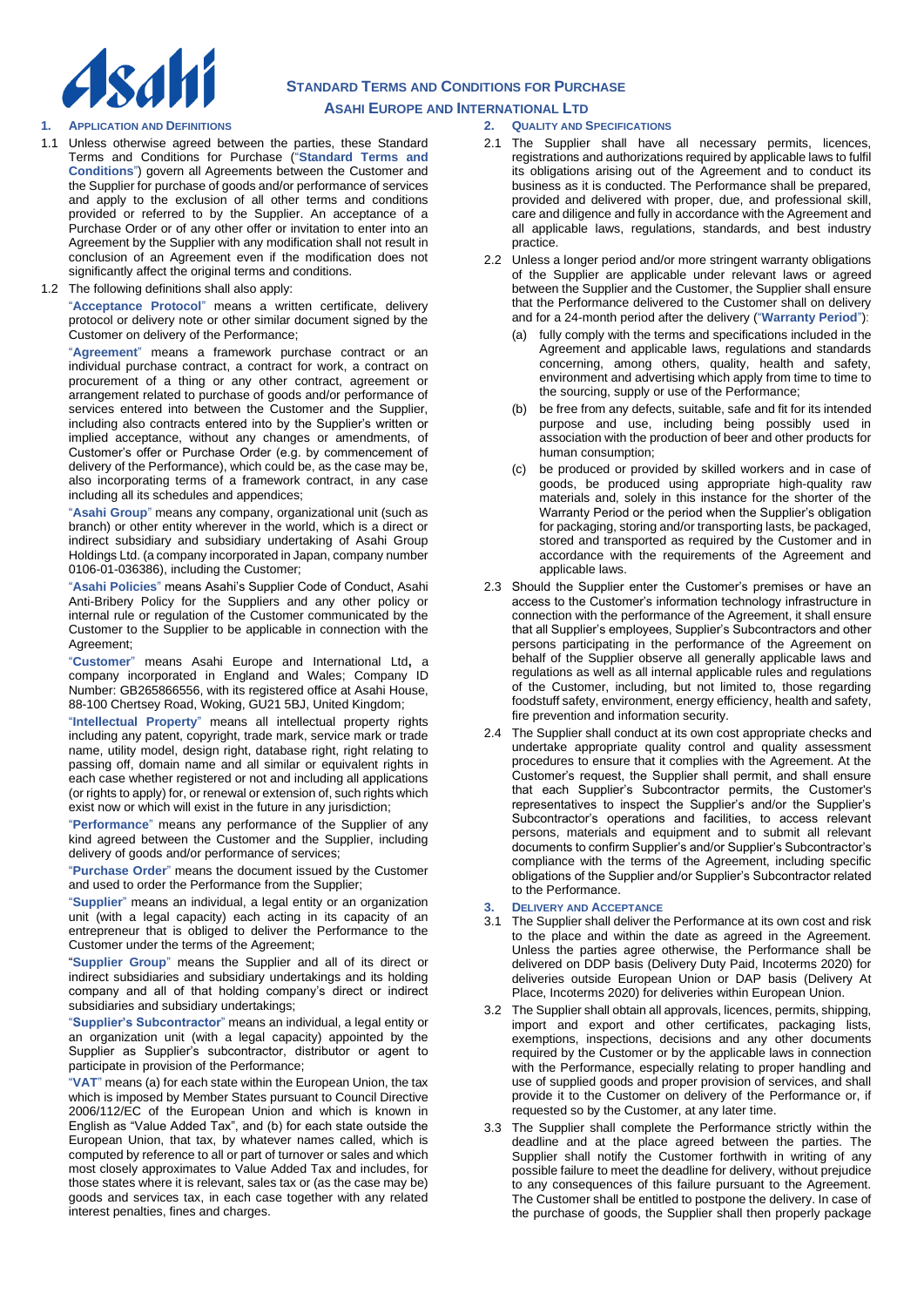

the goods and store, preserve, secure and insure it separately, all at its own cost.

- 3.4 The Performance shall be considered delivered upon the Customer's signing and delivery to the Supplier of the Acceptance Protocol. The Customer shall have the right to sufficiently inspect the Performance before it signs the Acceptance Protocol. The performance or the non-performance of the inspection and/or the signing or non-signing of the Acceptance Protocol by the Customer shall not release the Supplier from any obligation or liability (in particular, in respect of its warranty obligations).
- 3.5 The Customer shall be entitled to reject to take over the Performance or its part and/or to sign the Acceptance Protocol if it considers, at its sole discretion, that the Performance is not, in any respect, in accordance with the terms of the Agreement. If the Customer rejects the Performance or its part, it shall not be obliged to pay the Price for the rejected Performance and it shall be entitled to all of the Customer's rights under Clause 4 hereof.
- 3.6 Ownership to the Performance shall pass to the Customer free of any lien or encumbrance at the earliest of actual delivery thereof, signing of the Acceptance Protocol, and payment of the Price therefor. Risk of loss, damage or destruction of the Performance shall be borne by the Supplier until delivery of the Performance is completed in accordance with agreed Incoterms 2020 and the Acceptance Protocol signed by the Customer is delivered to the Supplier. Risk of loss, damage or destruction of any Performance to be returned to the Supplier for whatever reason such as for replacement or repairs shall pass back to the Supplier (provided that it has passed to the Customer) upon that Performance having been made by the Customer available for pick-up by the Supplier (whilst the ownership to any Performance that is in the ownership of the Customer shall remain with the Customer at all times).

#### **4. CUSTOMER'S REMEDIES**

- 4.1 If the Customer considers that the Performance is not, in any respect, fully in accordance with the terms of the Agreement at any moment within the Warranty Period, the Customer shall be entitled, at its sole discretion and regardless of whether such a non-compliance with the Agreement of the Performance (i.e. the defect thereof) represents material or immaterial breach of Supplier's obligations under the Agreement, to any or all of the following:
	- (a) free-of-charge removal of the defects no later than within 5 calendar days from the day on which the Customer has notified the Supplier about the defects or within other period as may be agreed with the Customer;
	- delivery, without undue delay, by the Supplier of new defectfree (i.e. fully compliant with the Agreement) Performance according to alternative timescales and/or locations if so specified by the Customer;
	- (c) appropriate reduction of the original Price for the defective Performance;
	- (d) obtain the Performance elsewhere, provided that any related costs (including any price increase) shall be borne by the Supplier;
	- (e) terminate the Agreement pursuant to Clause 10 below.
- 4.2 In case of points 4.1 (a) and (b) above, a new Warranty Period of 24 months for the new or repaired Performance shall commence on the date of the later of its delivery and repair (whilst the new 24 months Warranty Period shall apply to the entire thus affected Performance even if only a part thereof required replacement or repair).
- 4.3 The provisions of this Clause 4 are without prejudice to any other right of the Customer under the Agreement and applicable laws.
- **5. PRICE, PAYMENT AND INVOICING**
- 5.1 The price for the Performance ("**Price**") shall be determined based on the agreement between the parties or, as the case may be, in accordance with mutually agreed in writing Supplier's price list. The Price is fixed and may be changed only upon the mutual written agreement of both parties. If the Supplier is obliged to raise the Price on ground of a mandatory legal provision, the Customer shall be entitled to terminate the Agreement with immediate effect.
- 5.2 Unless expressly agreed otherwise in writing, the Price shall include all travel expenses, costs of accommodation, costs of transport, time spent travelling, costs of packaging, costs of certificates and import duties as well as any other costs, expenses,

duties or levies incurred by the Supplier (and Supplier's Subcontractors) in connection with the Performance.

- 5.3 The Price does not include the VAT that shall be charged in the amount set out under the legal regulations effective as of the day of date of taxable supply.
- 5.4 The Supplier shall be entitled to issue the invoice for the Performance only upon signing and delivery to the Supplier of the Acceptance Protocol by the Customer. Each invoice shall meet all requirements for accounting and tax documents set out by applicable legal regulations and shall always indicate the number of the Customer's respective Purchase Order and the number of the Acceptance Protocol (if such number exists). Each invoice shall be delivered electronically, preferably in a form of noneditable, readable pdf, solely to the following e-mail address: [invoiceUK@eu.asahibeer.com.](mailto:invoiceUK@eu.asahibeer.com) If sent via email then each email can include more pdf attachments while each pdf attachment can only include not more than one invoice (with supporting evidence).
- 5.5 Each invoice shall be paid within the term agreed between the parties and indicated in the Purchase Order. The term shall be calculated from the date when a correct and undisputed invoice issued and delivered in accordance with point 5.4 above is received by the Customer. Should the invoice fail to meet the requirements stipulated in the Agreement, the Customer shall be entitled to return it to the Supplier, the maturity period of the returned invoice shall be discontinued and a new maturity period shall commence to run no earlier than upon delivery of the invoice fully satisfying the agreed requirements. In the event of defective Performance, the Customer has the right to withhold the payment, even if it is claimed on other legal grounds, until the due Performance is rendered in full. If an invoice is received by the Customer and issued fully in accordance with the Agreement and is not paid by the relevant due date, then the Supplier shall provide to the Customer notice in writing thereof and the Customer shall be granted additional period of thirty (30) days for the payment.
- 5.6 The Price shall be paid in the currency indicated in the invoice by transfer to the Supplier's bank account specified by the Supplier in the Agreement or indicated by the Supplier later in writing (at the latest before the invoice with the changed bank account number is issued to the Customer). The Price shall be considered as paid upon its disbursement from the Customer's account.
- 5.7 The payment of the Price or its part shall not be considered as confirmation of the Customer that the Performance has been duly performed and delivered and shall not release the Supplier from any obligation or liability (in particular, in respect of its warranty obligations).
- 5.8 The following provisions shall apply should any payment in respect of any invoice for the provision of the services be subject by applicable laws to any withholding tax:
	- (a) the Customer shall make payment to the Supplier of the amount owed less a deduction for such withholding tax and shall account to the relevant taxation authority for the appropriate withholding tax;
	- payment of such net sum to the Supplier and of the withholding tax to the relevant taxation authority shall constitute full settlement of the sums owing pursuant to the relevant invoice;
	- on written request from the Supplier to the Customer, and at Supplier's expense, the Customer shall provide any necessary evidence that may be reasonably required of the payment of the relevant withholding tax; and
	- (d) the Supplier shall provide to the Customer the Supplier's original (in soft and hard copy) certificate of tax residency with the first invoice in each calendar year as well as any other document required by applicable tax laws for application of reduced withholding tax rate or withholding tax exemption, if any. The Supplier acknowledges and agrees that the Customer (i) may be required to apply full withholding tax rate according to applicable laws until it receives documents allowing it to apply reduced withholding tax rate or withholding tax exemption, (ii) has full discretion to decide whether received documents are sufficient for application of reduced withholding tax rate or withholding tax exemption. Documents required to apply reduced withholding tax rate or withholding tax exemption may include documents confirming that the Supplier is the beneficial owner of the respective income within the meaning of the applicable tax laws.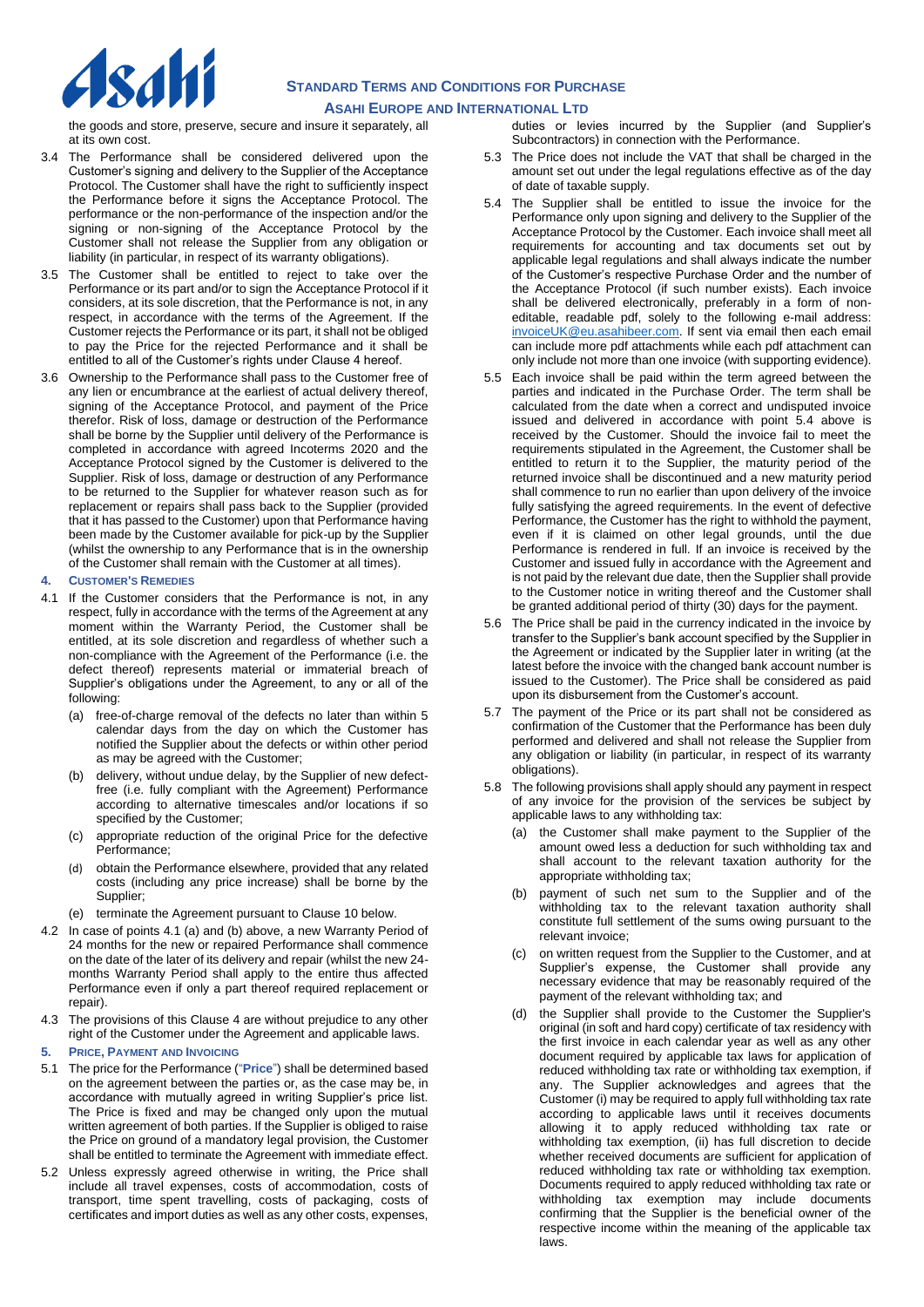

- **6. INSURANCE**
- 6.1 For the whole term of the Agreement and, unless agreed otherwise in writing, also during the whole remaining Warranty Period(s), the Supplier shall maintain at its own cost (i) all mandatory insurance required by applicable laws, and (ii) appropriate insurance coverage against various types of business risks such as thirdparty liability at the minimum level as set forth in the Agreement or otherwise required by the Customer.
- 6.2 Prior to commencement of fulfilling of its obligations under the Agreement, the Supplier shall provide the Customer with broker's verification of insurance, insurance certificate, copy of the insurance policy or other document acceptable for the Customer (at the Customer's sole discretion) to demonstrate that the required insurance coverage against business risks is in place, together with confirmation that the relevant premiums have been paid. The Supplier shall immediately provide the Customer with any amendment, renewal or change of any such provided document.
- 6.3 If the Supplier fails to effect and maintain the required insurance, the Customer shall be entitled to make alternative arrangements to effect the respective insurance cover and to recover any related costs from the Supplier.
- **7. LIABILITY**
- 7.1 The Supplier shall be liable for any damage, expenses, liabilities, losses and claims suffered or incurred by the Customer and arising out of or in connection with any late delivery, performance or nonperformance by the Supplier of the Agreement.
- 7.2 To the maximum extent permitted by law, the parties agree to exclude Customer's liability in respect of any damage, expenses, liabilities, losses and claims of any kind suffered by the Supplier or any third party as a result of Customer's breach of the Agreement or otherwise in connection with the Agreement.
- 7.3 If the Customer is late with the payment of correct and undisputed invoice issued and delivered in accordance with point 5.4 above, the Supplier shall be entitled to the late payment interest of 0.025% of the due amount for each day of delay.
- 7.4 Notwithstanding any other term of this Agreement, nothing in this Agreement shall limit any liability which cannot legally be limited including liability for:
	- (a) death or personal injury caused by negligence;
	- (b) fraud or fraudulent misrepresentation; and
	- (c) breach of the terms implied by section 12 of the Sale of Goods Act 1979 or section 2 of the Supply of Goods and Services Act 1982.
- **8. INTELLECTUAL PROPERTY**
- 8.1 The Supplier hereby grants to the Customer and each member of Asahi Group, for the whole duration of the relevant economic rights, the irrevocable, fully paid-up, worldwide, sub-licensable, assignable and non-exclusive licence to use, to the extent required for the full enjoyment of the Performance by the Customer as envisaged by the Agreement, any Intellectual Property (such as materials or know-how) which relates in any way to the Performance. Without limitation to the foregoing, if the Intellectual Property is created within the Performance exclusively for the Customer, the licence is granted as irrevocable, fully paid-up, unlimited (particularly sub-licensable, assignable, and worldwide), exclusive, for all means of use for the whole duration of the relevant economic rights, with the right to modify, process or otherwise change such Intellectual Property or any part thereof, or to use it in conjunction with other things (including other intellectual property, both protected and unprotected) and without the obligation of the Customer to use such Intellectual Property as a whole or any part thereof.
- 8.2 The Supplier shall ensure that the Performance and the use and purpose for which the Customer requires the Performance do not infringe any Intellectual Property of any third party. The Supplier shall, in particular, ensure all rights to third parties' property (including Intellectual Property) required for undisturbed use of the Performance and for the granting of the licences under Clause 8.1 above.
- 8.3 The licence fee is fully included in the Price of the respective Performance. The Supplier alone shall be responsible for all fees, rewards and other payments belonging to authors, creators and right-holders pursuant to applicable laws and shall not be entitled to any reimbursement of such costs by the Customer or any other member of Asahi Group. The Supplier shall ensure that the

authors, creators and right-holders waive, to the maximum extent permitted by applicable laws, all moral rights to which they may be entitled in connection with any Intellectual Property which relates in any way to the Performance.

- 8.4 The Supplier shall indemnify on demand and keep indemnified in full the Customer and other members of the Asahi Group against all losses incurred by them and arising from any claim of infringement or alleged infringement of any Intellectual Property in relation to the Performance and the use or possession by the Customer or any other member of Asahi Group of the Performance.
- **9. CONFIDENTIALITY**
- 9.1 Each party shall keep the other party's Confidential Information safe, secure and confidential. Neither party shall use the other's Confidential Information for any purpose other than performing its obligations under the Agreement and neither party shall disclose it to any other person except:
	- (a) in relation to the Supplier, to its employees, agents, professional advisers and Supplier's Subcontractors as required for the purposes of performing the Supplier's obligations under the Agreement, while the Supplier shall ensure that those persons maintain safety, security and confidentiality of the Confidential Information to no lesser extent than the Supplier under the Agreement;
	- (b) in relation to the Customer and to any member of Asahi Group, to any other member of Asahi Group, their employees, agents, professional advisers and contractors, who may have a need to know the Confidential Information; and
	- (c) as required by law, legal process or regulatory or other public authority.
- 9.2 For these purposes "**Confidential Information**" is the information which:
	- (a) relates to the business of any member of Asahi Group or Supplier Group or relates to the content of the Agreement; and
	- (b) is disclosed by any member of the Asahi Group or of the Supplier Group to any member of the other group (the "**Recipient**"); and
	- (c) other than the information that:
		- was in the public domain at the time when it was disclosed (unless the information disclosed was a compilation of such publicly available information in a form not previously known);
		- passes into the public domain after it has been disclosed without the Recipient being in breach of any obligation of confidence in the information;
		- iii) is given to the Recipient by a third party who is lawfully entitled to disclose it and has no duty to respect any obligation of confidence in the information;
		- iv) was known (or was independently generated) by the Recipient prior to its receipt or disclosure.
- 9.3 Unless otherwise agreed between the parties, this Clause 9 applies in addition and does not supersede any non-disclosure agreement or other similar arrangement that may be entered into between the Customer and the Supplier in connection with the performance of the Agreement.
- 9.4 Termination of the Agreement shall have no effect on the obligation to keep the other party's Confidential Information safe, secure and confidential; such obligation shall continue in full force until the Confidential Information ceases to be confidential.
- 9.5 The Supplier shall keep or cause to be kept full and accurate records (the "**Records**") of the Performance provided in connection with the Agreement. The Supplier grants, and shall ensure that each Supplier's Subcontractor grants, to the Customer and any member of Asahi Group, their auditors, legal advisors and other authorised agents the right of access on reasonable notice or, in case of suspected fraudulent activity, immediately, to the Records and to any Supplier's or Supplier's Subcontractor's premises, documents and materials relating to the performance of the Agreement and shall provide at its own cost all reasonable assistance at all times during the term of the Agreement or at any time thereafter for the purposes of carrying out an audit of the Supplier's or Supplier's Subcontractors' compliance with the Agreement.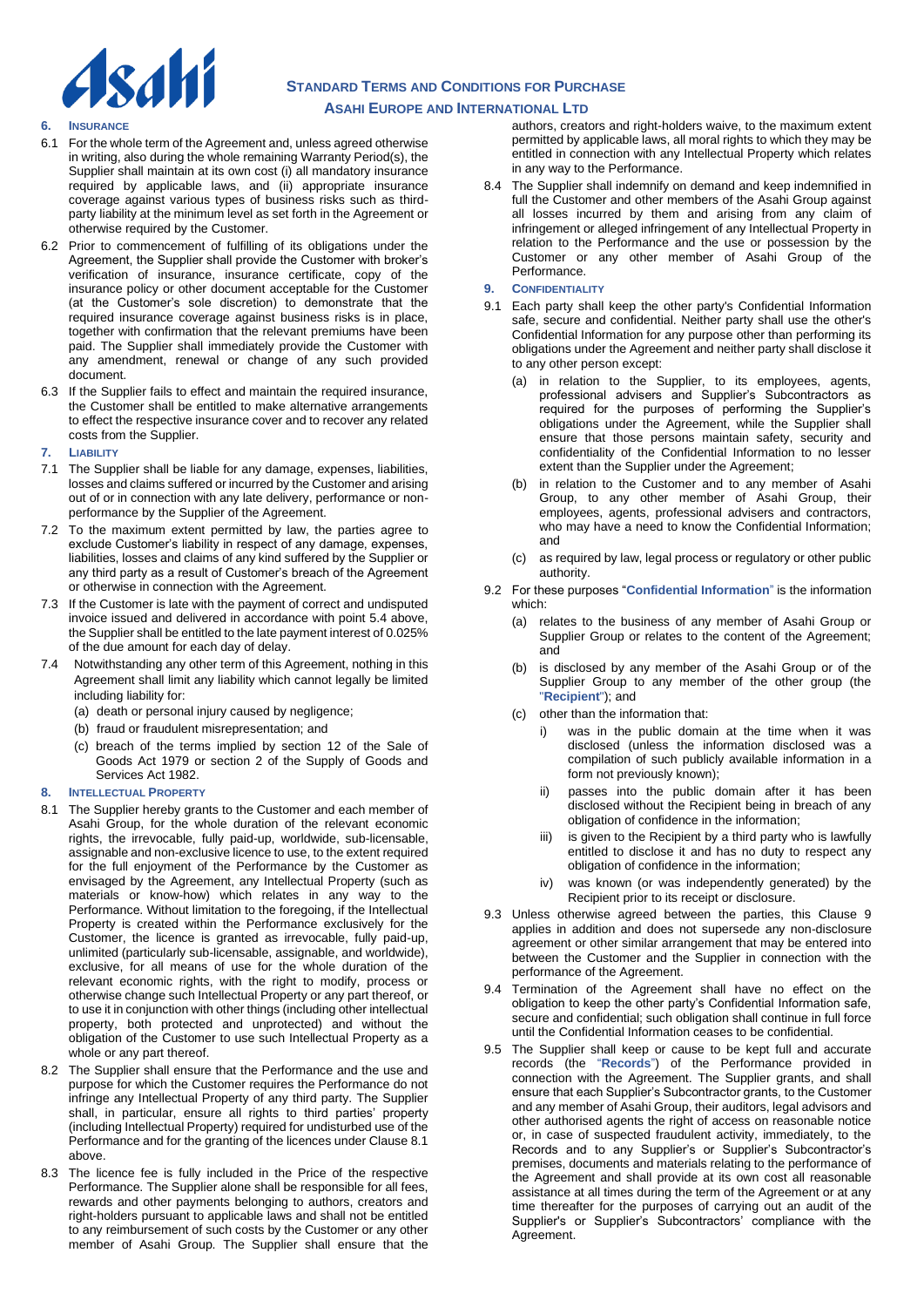

#### **10. AMENDMENT AND TERMINATION**

- 10.1 Any amendment to the Agreement must be made in writing and must be signed by authorised representatives of both parties with the other means of amendment to the Agreement being hereby expressly excluded by the parties.
- 10.2 In addition to other events of termination (including, for the avoidance of doubt, withdrawal) provided for in applicable laws and without prejudice to other rights of the Customer to terminate the Agreement stipulated in the Agreement, the Customer shall be entitled to terminate the Agreement with immediate effect by written notice sent to the Supplier:
	- (a) for convenience and without any liability or other form of compensation on three (3) months' written Notice;
	- (b) if the Supplier breaches obligations resulting from the Agreement, the Customer has notified the Supplier of the breach and the Supplier fails to remedy the breach within a reasonable period granted by the Customer;
	- (c) if the Supplier becomes insolvent or bankrupt (declared or applied for) or other similar proceedings have commenced with respect to the Supplier;
	- (d) if a decision has been made on the dissolution and/or liquidation of the Supplier or if it's business is closed down for any reason (even temporarily);
	- (e) if there is a change in the ownership of the Supplier;
	- (f) if the Supplier or Supplier's Subcontractor breaches the Asahi Policies set forth in Clause 13.1 below.
- 10.3 Unless otherwise agreed between the parties in writing, termination of the Agreement shall not have any influence on the duration of any other Agreement, be it an individual agreement or a framework agreement (even if the terminated Agreement was entered into within the scope of the respective framework Agreement or if the individual Agreements fall within the scope of the terminated Agreement).
- 10.4 The Supplier shall be entitled to terminate the Agreement (such termination to be effectuated by a written termination notice delivered to the Customer) solely if the Customer fails to pay an amount due under a valid undisputed invoice compliant with the Agreement and does not rectify such failure within thirty (30) days of receipt of Supplier's written notice requesting the payment of the due amount.
- 10.5 Unless otherwise agreed between the parties, following termination or expiration of the Agreement, the Supplier must immediately return or, at the Customer's request, destroy all property, materials or records in its possession or under its control belonging or relating to the Customer or any member of Asahi Group that it received in connection with the Agreement.
- 10.6 Those rights and obligations of the parties under the Agreement which are expressly or impliedly intended to come into or remain in force on or after termination or expiry of the Agreement such as rights and obligations under Clauses 8, 9 and 12 hereof and unexpired Supplier's warranty obligations shall remain in full force and effect after the termination or expiry of the Agreement.

#### **11. COMMUNICATION BETWEEN THE PARTIES**

- 11.1 The parties shall communicate with each other in writing using the addresses or email addresses set out in the Agreement or in person through their contact persons or authorized representatives, as may be appropriate. Each party may by a proper written notice change any of the contact details, including addresses or email addresses, referred to in the Agreement. Documents having the nature of a legal action, in particular those relating, even indirectly, to duration, effectiveness, change or termination of the Agreement, must be delivered in person, via courier service, via registered mail with advice of delivery or electronically and must be signed by authorized representatives with a signature having the force and effects of a handwritten signature under the applicable laws and Clause 11.2 below.
- 11.2 To the extent permitted by applicable laws, documents signed by electronic signature (including signature through DocuSign services or electronically scanned and transmitted versions of handwritten signature) shall be considered as documents in a written form with handwritten signature for all purposes and shall have the same force and effect as if signed by hand.

### **12. DATA PROTECTION**

12.1 For the term of the Agreement and the necessary time after its termination, parties may provide each other with personal data within the meaning of GDPR (e.g. identification and contact details

of signatories or contact persons; "**Personal Data**") of the other party or its employees to the extent as may be necessary to conclude and maintain the business relationship between the parties. Each party undertakes to process the Personal Data provided by the other party in a manner that minimizes the risk of loss or misuse of such data and to meet its obligations under the General Data Protection Regulation (EU) 2016/679, including the regulation as was retained as part of UK Data Protection Act 2018 ("**GDPR**") and other applicable Personal Data protection laws (GDPR and other Personal Data protection laws as "**Data Protection Laws**").

- 12.2 Each party declares that its employees and other individuals involved in performance of the Agreement are familiar with the basic information defined in Articles 13 and 14 of the GDPR. The Customer provides to the Supplier its Privacy Policy available at the following link: [https://www.asahiinternational.com/about](https://www.asahiinternational.com/about-us/corporate-policies/)[us/corporate-policies/.](https://www.asahiinternational.com/about-us/corporate-policies/)
- 12.3 If, in connection with the Agreement, the Supplier processes the Personal Data on behalf of the Customer pursuant to Article 28 of the GDPR (other than the processing of the Personal Data needed for conclusion and maintenance of the business relationship with the Customer), the Supplier shall enter into a separate Customer's data processing agreement ("**DPA**"). The Supplier shall notify the Customer about the need to conclude such DPA and undertake all steps necessary for conclusion of the DPA within a reasonable time before it commences with the processing of the Personal Data.
- 12.4 If the Supplier processes the Personal Data as outlined in point 12.3 above but a separate DPA is not concluded between the parties, provisions in points 12.5 and 12.6 below apply.
- 12.5 Each party shall maintain records of all processing operations under its responsibility that contain at least the minimum information required by the Data Protection Laws, and shall make such information available on request.
- 12.6 To the extent the Supplier receives from, or processes any Personal Data on behalf of, the Customer, the Supplier shall:
	- (a) process such Personal Data: (i) only for the purposes set out in the Agreement or otherwise expressly authorized by the Customer, (ii) only in accordance with Customer's written instructions from time to time (including those set out in the Agreement), and (iii) only for the duration of the Agreement, unless it is otherwise required by applicable law (in which case, unless such law prohibits such notification on important grounds of public interest, the Supplier shall notify the Customer of the relevant legal requirement before processing the Personal Data);
	- (b) take reasonable steps to ensure the reliability of all its personnel who have access to such Personal Data, and ensure that any such personnel are committed to binding obligations of confidentiality when processing such Personal Data;
	- (c) implement and maintain technical and organizational measures and procedures to ensure an appropriate level of security for such Personal Data, including protecting such Personal Data against the risks of accidental, unlawful or unauthorized destruction, loss, alteration, disclosure, dissemination or access;
	- (d) not transfer such Personal Data outside the European Economic Area and the UK without the prior written consent of the Customer;
	- inform the Customer within 24 hours if any such Personal Data is (while within the Supplier's or its Supplier's Subcontractors' possession or control) subject to a Personal Data breach (as defined in Article 4 of GDPR) or is lost or destroyed or becomes damaged, corrupted or unusable;
	- (f) only appoint a third party (including any Supplier's Subcontractors) to process such Personal Data with the prior written consent of the Customer:
	- (g) not disclose any Personal Data to any data subject or to a third party other than at the written request of the Customer or as expressly provided for in the Agreement;
	- as the Customer so directs, return or irretrievably delete all Personal Data on termination or expiry of the Agreement, and not make any further use of such Personal Data (except to the extent applicable law requires continued storage of the Personal Data by the Supplier and the Supplier has notified the Customer thereof accordingly);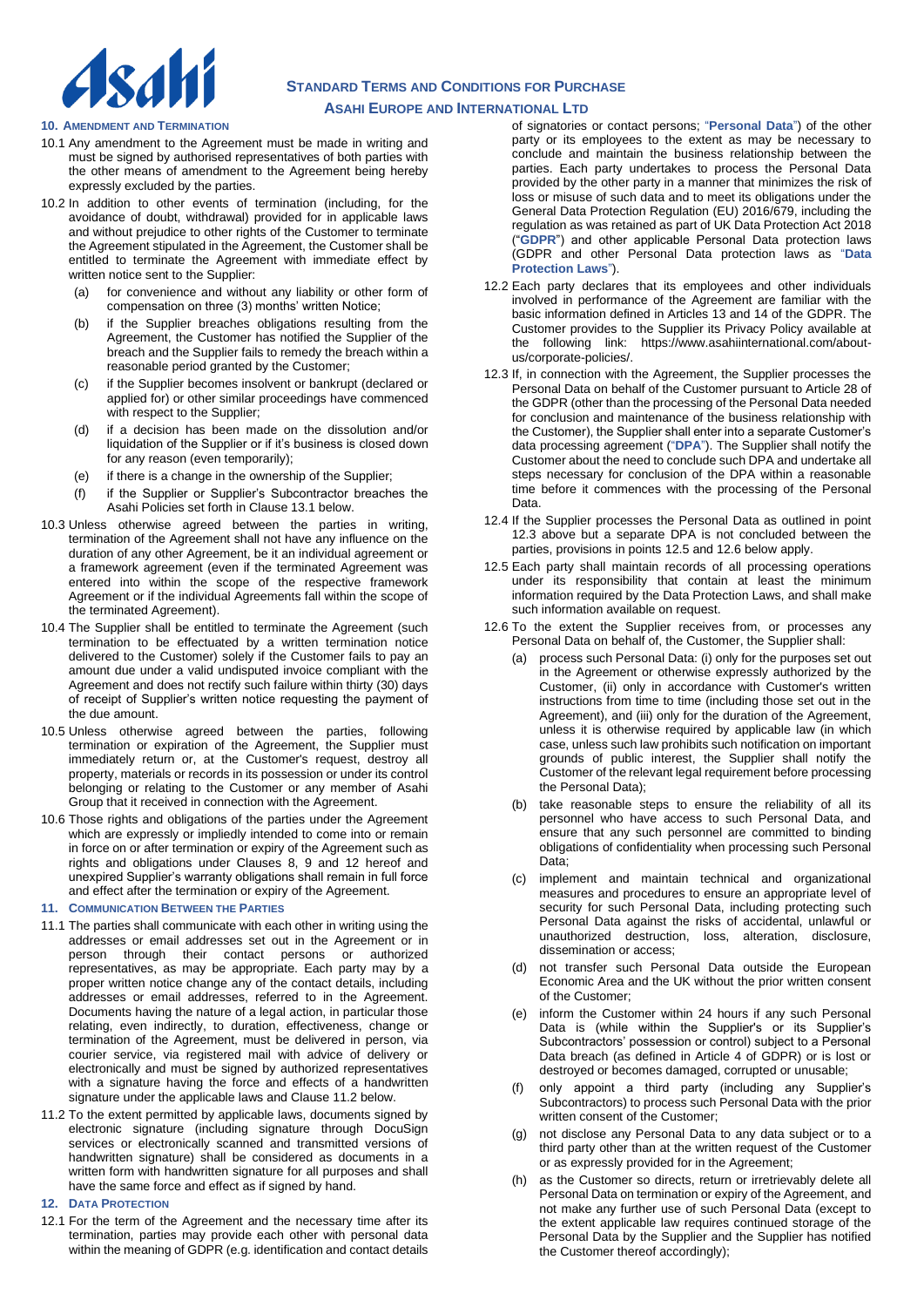

- provide to the Customer and any Data Protection regulator all information and assistance necessary or desirable to demonstrate or ensure compliance with the obligations in this Clause 12 and/or the Data Protection Laws;
- take such steps as are reasonably required to assist the Customer in ensuring compliance with its obligations under Articles 30 to 36 (inclusive) of GDPR;
- (k) notify the Customer within two (2) business days if it receives a request from a data subject to exercise its rights under the Data Protection Laws in relation to that person's Personal Data and provide the Customer with its full co-operation and assistance in relation to any request made by a data subject under the Data Protection Laws.

#### **13. ETHICAL BUSINESS PRACTICES**

13.1 The Supplier shall familiarize itself with the Asahi Policies and undertakes to fully abide by them while performing the Agreement. A copy of the Asahi's Supplier Code of Conduct and the Asahi Policy for Suppliers is available at [https://www.asahiinternational.com/about-us/corporate-policies/.](https://www.asahiinternational.com/about-us/corporate-policies/)

#### **14. ASSIGNMENT AND NOVATION**

- 14.1 The Supplier shall not assign, novate or transfer any rights or obligations under the Agreement without the Customer's prior written consent. No other party than the Supplier shall be entitled to enforce any of the Supplier's rights under the Agreement (for the avoidance of doubt: whether under the Contracts (Rights of Third Parties) Act 1999 or otherwise).
- 14.2 The Customer shall be entitled to assign, novate or transfer any of its rights or obligations under the Agreement to any member of Asahi Group at any time without any further consent from the Supplier.

#### **15. FORCE MAJEURE**

- 15.1 The "**Force Majeure Event**" means an extraordinary event arising after the conclusion of the Agreement which is unforeseeable, unavoidable and beyond control of the affected party, including (provided that the prior conditions are satisfied):
	- (a) war, explosion, acts or threatened acts of terrorism, riot, civil disorder, rebellion or revolution, embargo on import or export,
	- (b) fire, flood, earthquake or other natural disasters,
	- (c) actions of government that prevent the affected party from performing its obligations.

Any mechanical breakdowns, production delays or strikes on the side of the Supplier or any events affecting Supplier's Subcontractors shall never be considered as the Force Majeure Events in respect of the Supplier's obligations.

- 15.2 Neither party shall be liable for its failure to duly perform its contractual obligations if the Force Majeure Event causes such non-performance but in each case only if and to the extent that the non-performing party and its subcontractors is without fault in causing the breach or delay, the breach or delay was not caused by a breach of any provision of the Agreement or of applicable laws by the non-performing party and the breach or delay could not have been prevented without unreasonable expense by the non-performing party and cannot be circumvented by the nonperforming party at its expense through the use of maximum efforts and best industry practice, including the use of alternate sources, work-around plans and/or other means. In order to be able to benefit from the previous sentence of this Clause 15.2, the party that is prevented from due performance of its obligations by a Force Majeure Event shall inform accordingly the other party in writing not later than within 7 days of the later of (i) when the Force Majeure Event arises, and (ii) when the Force Majeure Event stops preventing it from making such a notification, presenting evidence that the Force Majeure Event has a decisive impact on the performance of its contractual obligations. The party affected by a Force Majeure Event shall inform the other party of the Force Majeure Event coming to an end no later than within 7 days thereof. The party prevented from due performance of its obligations by a Force Majeure Event undertakes to exert maximum effort and best industry practice in order to mitigate and/or overcome the effect of the Force Majeure Event. Without limitation to the foregoing, the Supplier shall not be released from any of its obligations by a Force Majeure Event which affects the Customer.
- 15.3 If any Force Majeure Event lasts for more than 60 days, the Customer shall be entitled to unilaterally terminate the Agreement with immediate effect.

### **16. LAW AND JURISDICTION**

- 16.1 The Agreement as well as, for the avoidance of doubt, any issues, disputes or claims arising out of or in connection with its subject matter or formation (whether contractual or non-contractual in nature such as claims in tort, from breach of statute or regulation or otherwise) shall be governed by, and construed in accordance with, the laws of England and Wales. For the avoidance of doubt, the application of the United Nations Convention on Contracts for the International Sale of Goods shall be excluded.
- 16.2 All claims, issues or disputes arising out of or in connection with the Agreement, including any question regarding its existence, validity or termination, shall be subject to the exclusive jurisdiction of the courts of England.

### **17. FINAL PROVISIONS**

- 17.1 If there is any inconsistency between these Standard Terms and Conditions or other standard terms and conditions and other parts of the relevant Agreement, terms in other parts of the relevant Agreement shall prevail.
- 17.2 The Supplier accepts and undertakes the risk of change in circumstances. For the avoidance of doubt, the Supplier shall not be entitled (by operation of any court or otherwise) to any amendment or termination of the Agreement without the Customer's consent save for as expressly stipulated in the Agreement.
- 17.3 The Supplier shall procure that the Supplier's Subcontractors fully comply with the terms and conditions of the Agreement. The Supplier itself shall be fully responsible and liable for the delivery of the Performance, including for any actions or omissions of the Supplier's Subcontractors and its personnel.
- 17.4 The Customer is not obliged to buy any minimum volumes of the Performance from the Supplier. Any volume forecasts set out in the Agreement are not binding and may be unilaterally changed by the Customer from time to time. The Customer is entitled to source the Performance also from other suppliers than from the Supplier.
- 17.5 If any provision of the Agreement is held to be illegal, invalid or otherwise unenforceable in whole or in part, the other provisions shall remain in full force and effect. The parties shall negotiate in good faith to amend the Agreement in order to be fully valid and enforceable, and, to the greatest extent possible, to achieve the parties' original commercial intentions.
- 17.6 The parties have agreed, for the avoidance of doubt, that neither the Agreement nor any part thereof shall be considered an adhesion contract.
- 17.7 The Supplier confirms that it has read and fully understood all terms and conditions of the Agreement (including these Standard Terms and Conditions) and it expressly accepts them. The Supplier further confirms that (i) it had the opportunity to negotiate and affect each of the terms and conditions (even if the Supplier has not taken direct advantage of that opportunity due to the terms and conditions being acceptable for it without any modifications), (ii) it had the opportunity to freely decide not to enter into the Agreement, and (iii) that it is an established practice in its business as well as in its industry that orders are binding upon the Supplier (and suppliers generally) even without any explicit confirmation.
- 17.8 Nothing in the Agreement, and no action taken by the parties pursuant to the Agreement, creates, or is deemed to create, a partnership or joint venture or relationship of employer and employee or principal and agent between the parties.
- 17.9 The parties shall each, to the extent that the respective party is reasonably able to do so and at the other party's cost, execute all documents and do all acts and things reasonably required by the other party to give effect to the terms of the Agreement and the Supplier shall use best endeavours to ensure that the Supplier's Subcontractors do so.
- 17.10Save as expressly provided in the Agreement, a failure to exercise or delay in exercising a right or remedy provided by the Agreement or by law does not constitute a waiver of the right or remedy or a waiver of other rights or remedies. No single or partial exercise of a right or remedy provided by the Agreement or by law prevents a further exercise of the right or remedy or the exercise of another right or remedy.
- 17.11The rights, powers and remedies provided in the Agreement are cumulative and not exclusive of any rights and remedies provided by law and no single or partial exercise of any right or remedy under the Agreement or provided by law will hinder or prevent